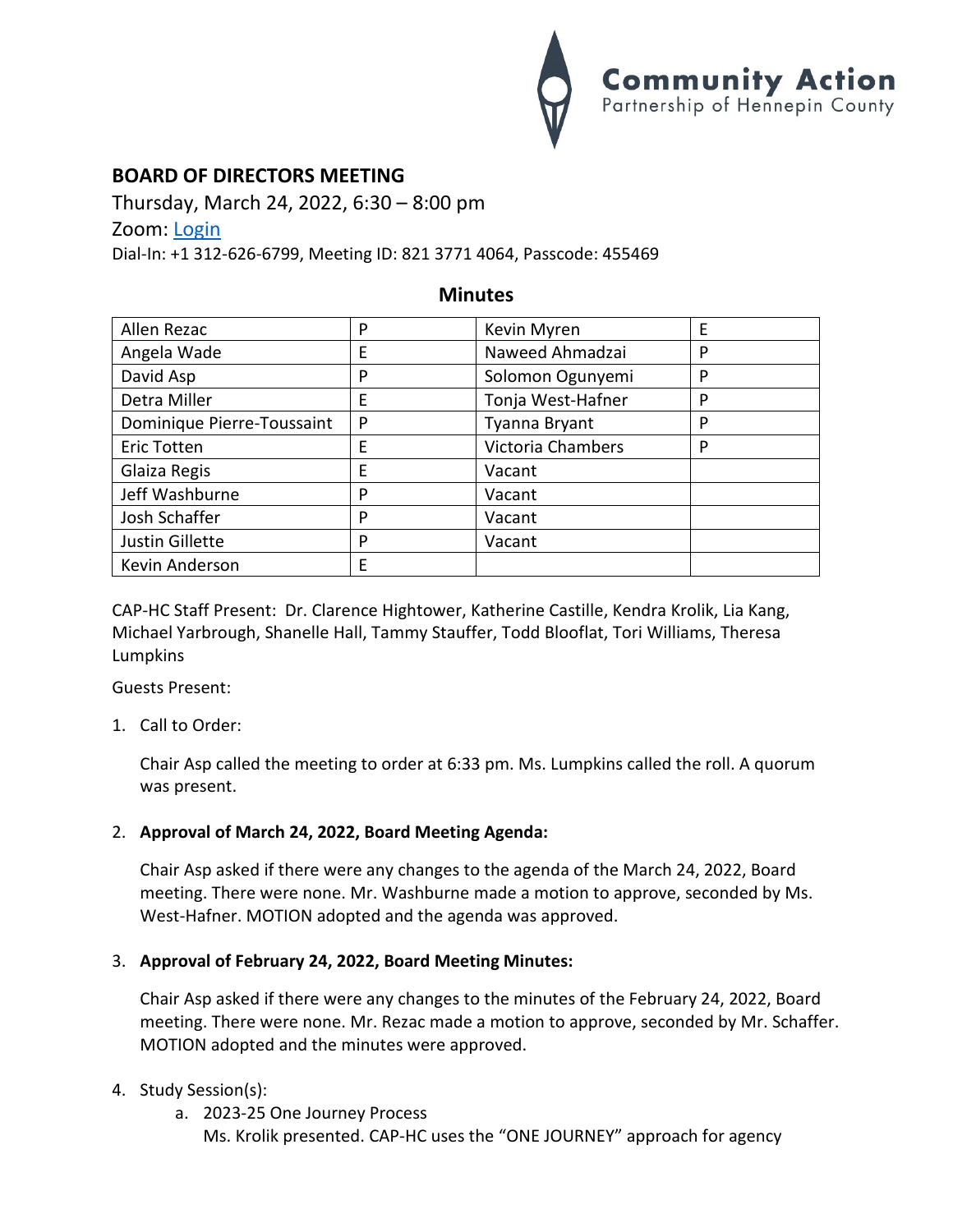planning. This means that the agency's 2022 Community Needs Assessment (CNA) and strategic planning process will happen concurrently. This is a best practice within Community Action that ensures community needs are seamlessly and fully integrated into the strategic planning process while they are fresh in participants' minds. Completing a CNA every 3 years is a requirement of the CSBG grant. CAP-HC will seek the services of consultants to support both the CNA and the strategic planning process (qualified consultants may apply to support both projects). Two RFPs will be issued in March 2022 with both projects kicking off in April or May. If any board members have suggestions on possible consultants, they should contact Ms. Krolik or Dr. Hightower. The agency spent approximately \$100,000 on this process previously. A Strategic Planning Workgroup will be appointed consisting of board members and staff. Feedback from the full board will be sought at every juncture, including two board retreats (likely in June and September). The project timeline will run from April 2022 through January 2023 culminating in Board approval of the 2023-25 Strategic Plan at its January 2023 meeting.

## 5. **January 2022 Financial Statements and February 2022 Cash Flow Report:**

Mr. Rezac reported that the Finance and Audit Committee met and had a quorum. He led the Board through the financial narrative of the January 2022 financial statements. For January 2022, CAP-HC finished with a deficit in net assets of (\$65). The deficit for the month was the result of non-cash expenses depreciation and expense amounts of funds recognized as revenue in prior fiscal years as well as non-reimbursable expenses offset by small amounts of interest from the MAGIC and checking accounts and donations received in January. The spending of these funds previously recognized in prior years was anticipated and is budgeted for in the 2022 budget. The Grant Expenditure Status Report was reviewed. The Finance and Audit Committee is closely monitoring the CSBG CARES Act Supplemental Grant. The February Cash Flow Report was reviewed. It is anticipated that there will be a low cash balance at the end of the next few months as expenditures increase due to departments operating at full capacity and ramping up spending, however, staff does not anticipate using the line of credit.

Mr. Rezac recommended that the Board accepts the January 2022 financial statements, subject to audit, so no separate motion is required. Motion adopted. There were no further questions or comments.

6. Grant Application Report:

Ms. Krolik presented. A renewal of the Wright-Hennepin Electric Trust Grant was received in the amount of \$10,000 for Energy Assistance. The Otto Bremer Trust Grant and the Minnesota Housing grant, both in the amount of \$100,000 were submitted for housing. The Shavlik Family Foundation grant in the amount of \$20,150 for a grants and donor database was not funded.

7. Finance and Audit Committee Update:

Mr. Rezac commented that the committee met and had quorum. In addition to the financial statements, the committee also discussed the current audit that is taking place. A Staff Accountant has been hired and he started on Monday. There is still one vacancy in the Finance Department.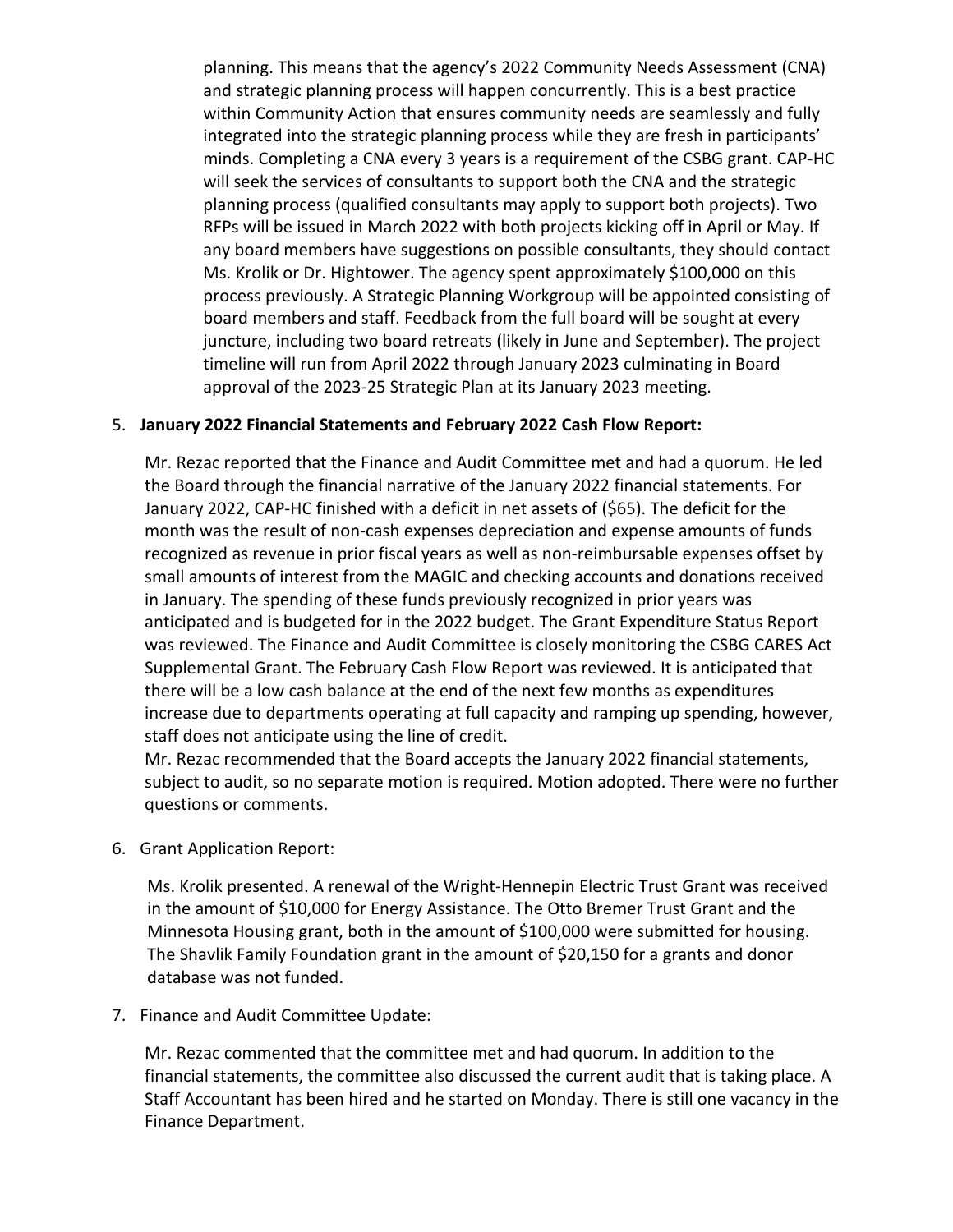8. Human Resource Committee Update:

Committee Chair Schaffer shared that the HR Committee met and had a quorum. The committee met the new HR Director, Tori Williams. The committee also received an update on the vacancies of the agency. There are currently 5 open positions. Two new hires started this week.

9. Program Planning & Evaluation (P&E) Committee Update:

Mr. Washburne shared that the P&E Committee met and had a quorum. The committee reviewed the Monthly Program Data Report and the Grant Application Report. The committee also reviewed the Client Satisfaction Survey Reports.

10. Monthly Program Data Report:

Ms. Hall presented. This report gives the year-to-date program totals as well as totals for the month of February 2022. For the month of February, 1,734 total households were served, of which 1,480 were for the Energy Assistance Program. The total number of households served for the year is 3,683. The total number of households served for each program was also reviewed.

11. Client Satisfaction Survey Reports

CAP-HC regularly solicits feedback from clients as part of its continuous improvement efforts. Clients are contacted on a quarterly basis. The results of this survey were for clients served during October 1, 2021 – December 31, 2021. Surveys were distributed to 3,192 unduplicated client email addresses. In total, 2,841 survey participation requests were successfully sent, and 435 surveys were completed. The survey completed numbers are higher than usual as this was the start of the energy season program year. This was the first quarter that the survey was able to be completed in Somali and Spanish. Although 4% of respondents reported using one or both of those languages at home, none chose to respond to the survey in those languages. The structure of the survey has changed from previous versions. The survey is now divided into four sections: Client Characteristics, Client Satisfaction, Client Communication, and Additional Client Needs. Survey respondents reported high levels of satisfaction with the Client Services department and moderate levels of satisfaction with the Energy Services department.

# 12. Executive Director Update:

a. HR Director

Dr. Hightower introduced Tori Williams, the new HR Director, and asked her to give a brief introduction of herself. Dr. Hightower thanked Ms. Williams for joining the CAP-HC team.

b. Property Search Update

Dr. Hightower presented. Dr. Hightower shared that the property located at 5353 Wayzata is no longer an option for CAP-HC. The tenant that is currently occupying the space has decided to renew their lease. Staff is working with the consultants to see if CAP-HC can renew the lease at the current location for another year and to use that time to rethink how CAP-HC will house staff. One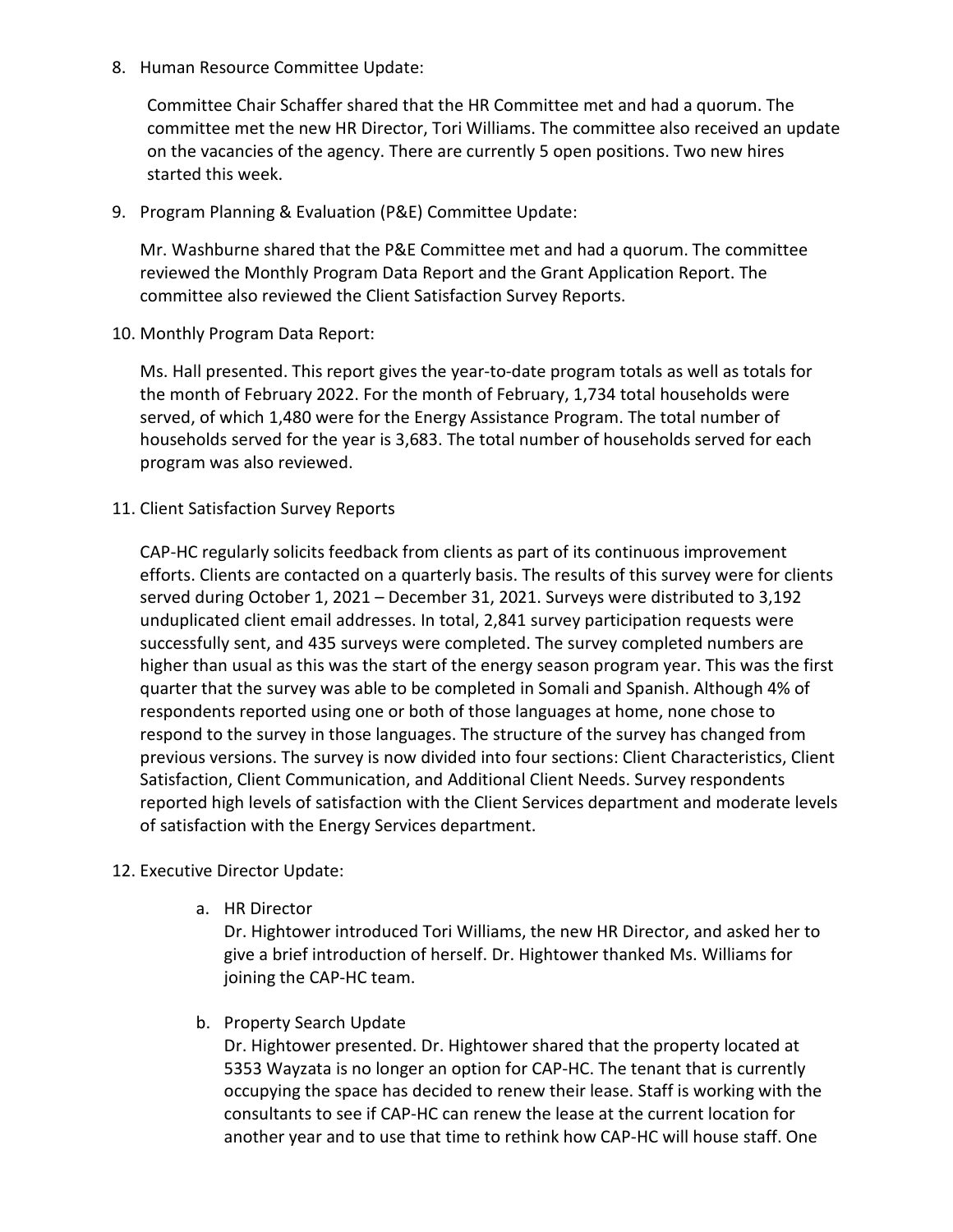option that staff is considering is to have more space in the inner city and to have satellite offices in the suburbs.

## c. Energy Assistance Program Update

Dr. Hightower shared that the Energy Assistance Program is 20% ahead of where they were at this time last year, however, they are behind the target goals for this year. Due to the fact that CAP-HC is behind in their targets and because CAP-HC is the largest provider of energy assistance in the state of Minnesota, the Department of Commerce is interested in how the CAP-HC plans to meet their goals. Dr. Hightower and Tammy have had several conversations with Commerce on how the agency can increase production. Dr. Hightower commented that Energy Assistance staff have been working very hard and he thanked Ms. Stauffer and her team for all their hard work.

d. Youth Center – North Minneapolis

Dr. Hightower presented. The process for the Rosa Parks Youth Center is still moving forward at this time, however, it can change at any time when working with the legislature. Dr. Hightower reminded the board that the ask is for the legislature to give CAP-HC \$8 million; \$6 million for renovate a school building, and \$2 million for programming. CAP-HC will ask the Minneapolis Public Schools to sell a building for \$1.00. Two hearings have taken place in the House, and both have been tremendously positive. A formal presentation is in process of being created for the Minneapolis Public Schools. The school building of interest is the Willard School which is located on 16<sup>th</sup> and Penn Avenue in North Minneapolis. Summit Academy OIC is interested in this project as well to run a STEM project out of the space. If this project goes through, CAP-HC would own their own building and be able to renovate it to make it functionable to best serve the community. This would also give the agency a tangible asset to use to leverage other efforts that the agency could launch. According to the State Director of MinnCAP, this would be the largest Community Action - Legislative initiative that the 2022 legislature would grant.

e. QIP Monitoring Report

Dr. Hightower presented. CAP-HC has been placed on a Quality Improvement Plan (QIP) in previous years. Staff and the board have worked really hard to get the agency moving in the right direction. Dr. Hightower received a letter from the MN Department of Human Services – Office of Economic Opportunity (OEO). The letter stated that OEO commends the agency on its progress and would like to work towards finalizing CAP-HC's QIP. OEO will look to formally close-out the QIP after the next monitoring , which will be scheduled for June of 2022.

## 13. New Business:

- a. **Remove Inactive Board Members** -- Chair Asp
	- **i. Angela Wade – Community Member Sector**
	- **ii. Eric Totten – Community Member Sector**

Dr. Hightower shared that both Angela Wade and Eric Totten have not been active members for several months. Neither of them has responded to several requests from staff to discuss their participation.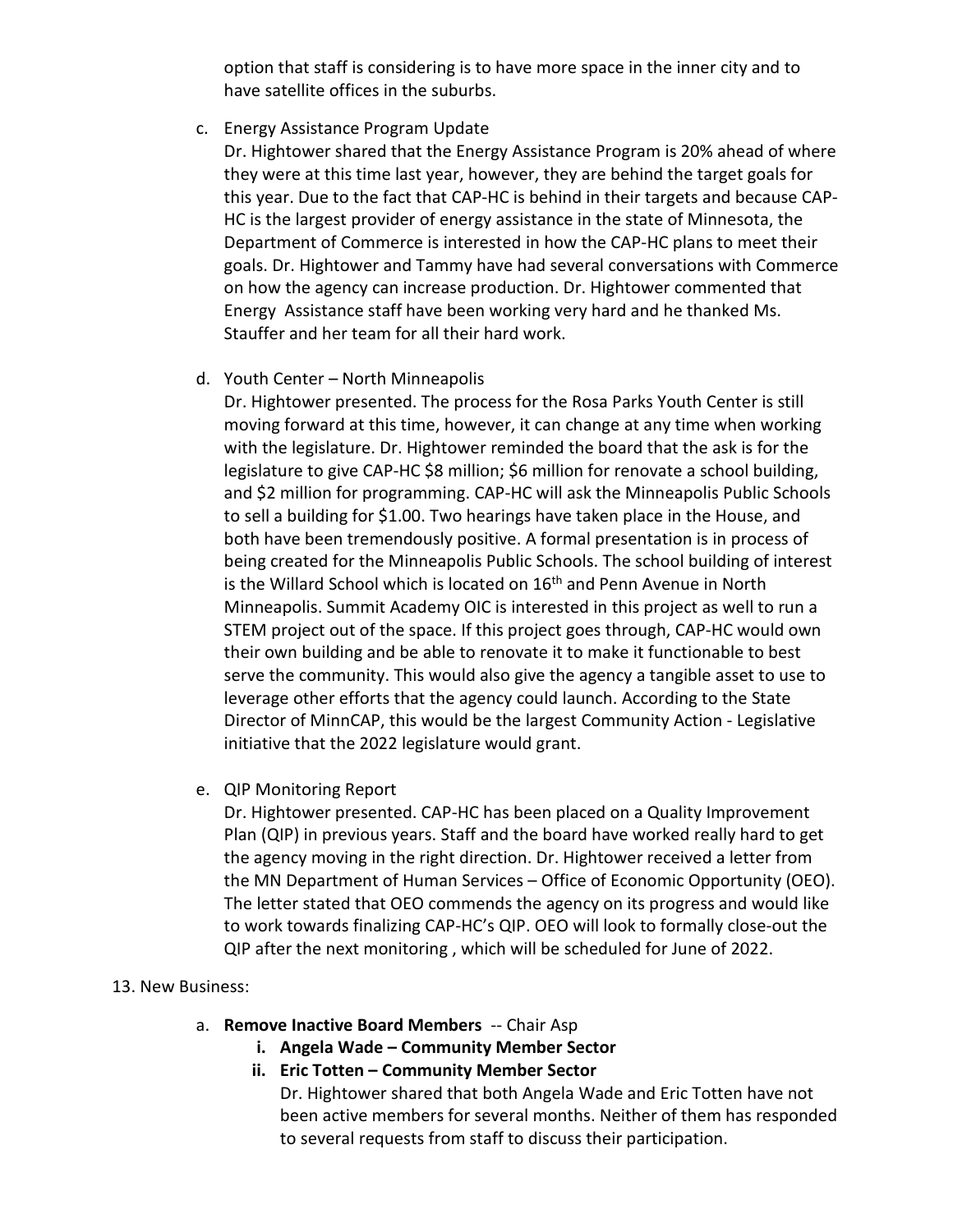Motion made by Mr. Rezac to remove Angela Wade and Eric Totten from the Community Sector of the Board of Directors, Seconded by Ms. West-Hafner. Discussion, none. Motion approved.

# b. **Seat New Board Members** -- Chair Asp

- **i. Council Member Aisha Chughtai – Public Sector (Appointed)**
- **ii. Council Member LaTrisha Vetaw – Public Sector (Appointed)**
- **iii. Falilatou Tagba Iniwe – Community Member Sector**
- **iv. Samsam Mohamed – Community Member Sector** Council Members Aisha Chughtai and LaTrisha Vetaw have been appointed by the City of Minneapolis. Falilatou Tagba Iniwe and Samsam Mohamed have been selected from the Parents in Community Action, Inc. (PICA) Policy Council. Each new member present gave a brief introduction of themself.

Motion made by Mr. Schaffer to accept the four new members to the Board of Directors, Seconded by Ms. West-Hafner. Discussion, none. Motion approved.

c. **2021 Executive Director Performance Evaluation** -- Chair Asp Chair Asp discussed that the 2021 Executive Director Performance Evaluation was completed and previously shared with the Board of Directors. Motion made by Mr. Rezac to accept the 2021 Executive Director Performance Evaluation, Seconded by Mr. Pierre-Toussaint. Discussion, none. Motion approved.

# d. **Signature Delegation Authority** -- Chair Asp

The Signature Delegation Authority is a best practice utilized by other CAP agencies across the state. This Signature Delegation Authority gives the Executive Director the authority to sign documents on behalf of the Board up to \$75,000.

Motion made by Ms. Chambers to accept the Signature Delegation Authority, Seconded by Ms. Vetaw. Discussion, none. Motion adopted.

e. Conflict of Interest Policy – Chair Asp

All Board Members received a copy of the Conflict of Interest Policy in the meeting packet. All Board Members will need to sign a new Conflict of Interest Policy. Ms. Lumpkins will send the policy out to all members for completion.

f. **Energy Assistance Program (EAP) Letter of Intent** -- Ms. Stauffer Every year the Energy Assistance Program for CAP-HC must submit a letter to the Department of Commerce indicating the agency's intent to administer the program for the next season.

Motion made by Ms. West-Hafner to accept the Energy Assistance Program Letter of Intent to the Department of Commerce, Seconded by Mr. Rezac. Discussion, none. Motion adopted.

g. Board Member Recognition -- Mr. Schaffer Mr. Schaffer acknowledged that this is Chair Asp's last meeting as his term on the board has expired. Mr. Schaffer thanked Chair Asp for all his hard work and